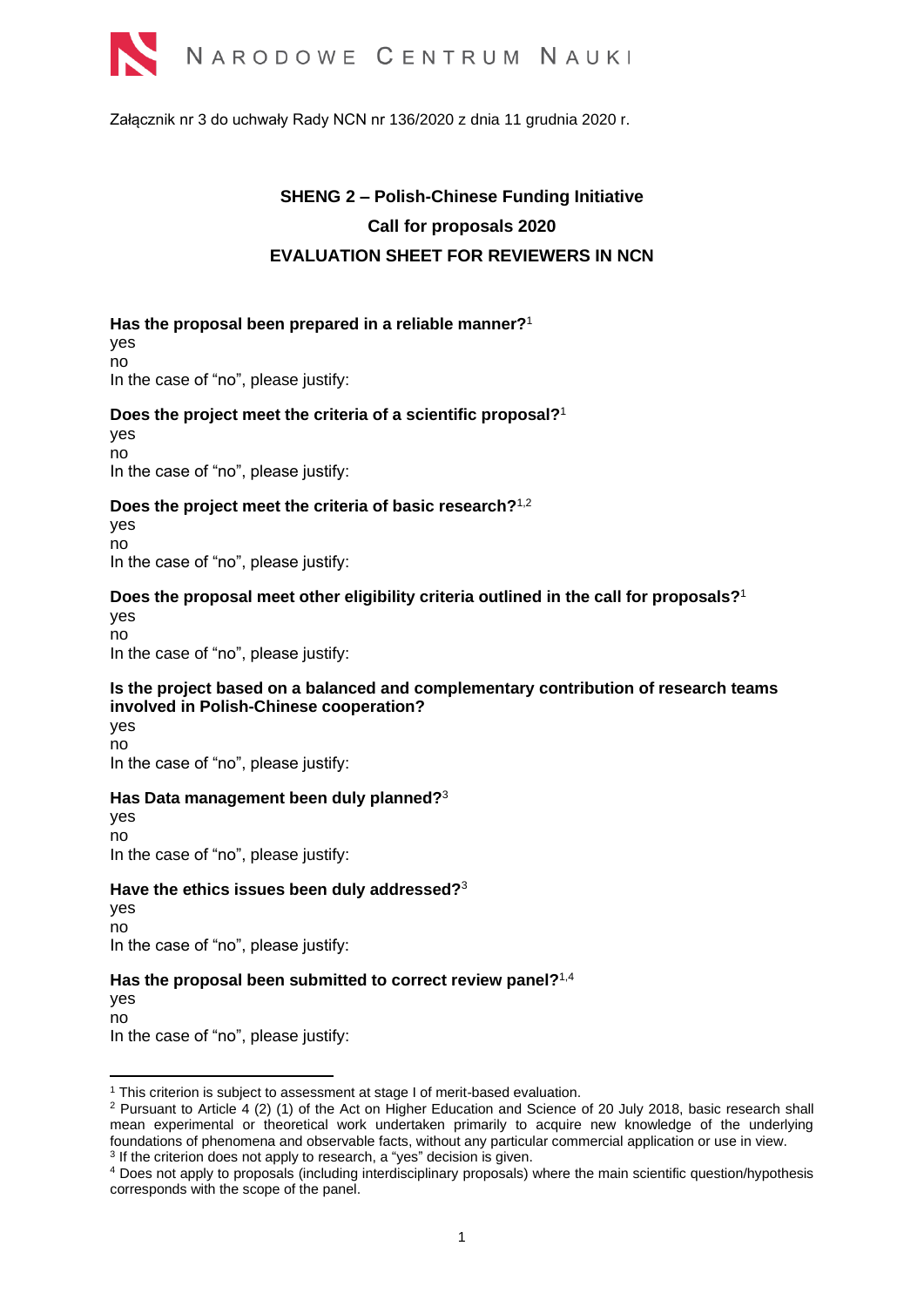

**Are the effects of the previous principal investigator's research projects**<sup>5</sup> **financed by the NCN satisfactory? If no such projects or minor reservations, please select YES**<sup>6</sup> *consider: evaluation of the final report, other circumstances*, yes no please justify:

## **I. APPLICANTS (30%)**

### **(Principal Investigator and Co-Investigators)**

How do you judge the qualifications of the research team?

Please assess the team members' expertise to conduct the proposed research project, their research portfolio, their preliminary work and previous international cooperation.

## **Answer**

4 outstanding, 3 very good, 2 good, 1 moderate, 0 poor,

**Justification** – please review Principal Investigators' and Co-investigators' expertise only.

# **II. RESEARCH PROJECT (50%)**

How do you judge the academic merits of the research project?

Please assess the innovative nature of the project, the impact of the research project on advances in the academic discipline and international cooperation, the scientific level of the objectives and work programme, the integrated approach of the project, risk management. (Please evaluate all the relevant sections of the Joint Project Description Template).

### **Answer**

- 4 excellent, 3 very good, 2 good, 1 average,
- 0 poor,

**Justification** – please comment on all the relevant sections of the Joint Project Description.

<sup>5</sup> Only completed with final report evaluated and settle.

<sup>&</sup>lt;sup>6</sup> This criterion is agreed by the expert team at stage I of merit-based evaluation.